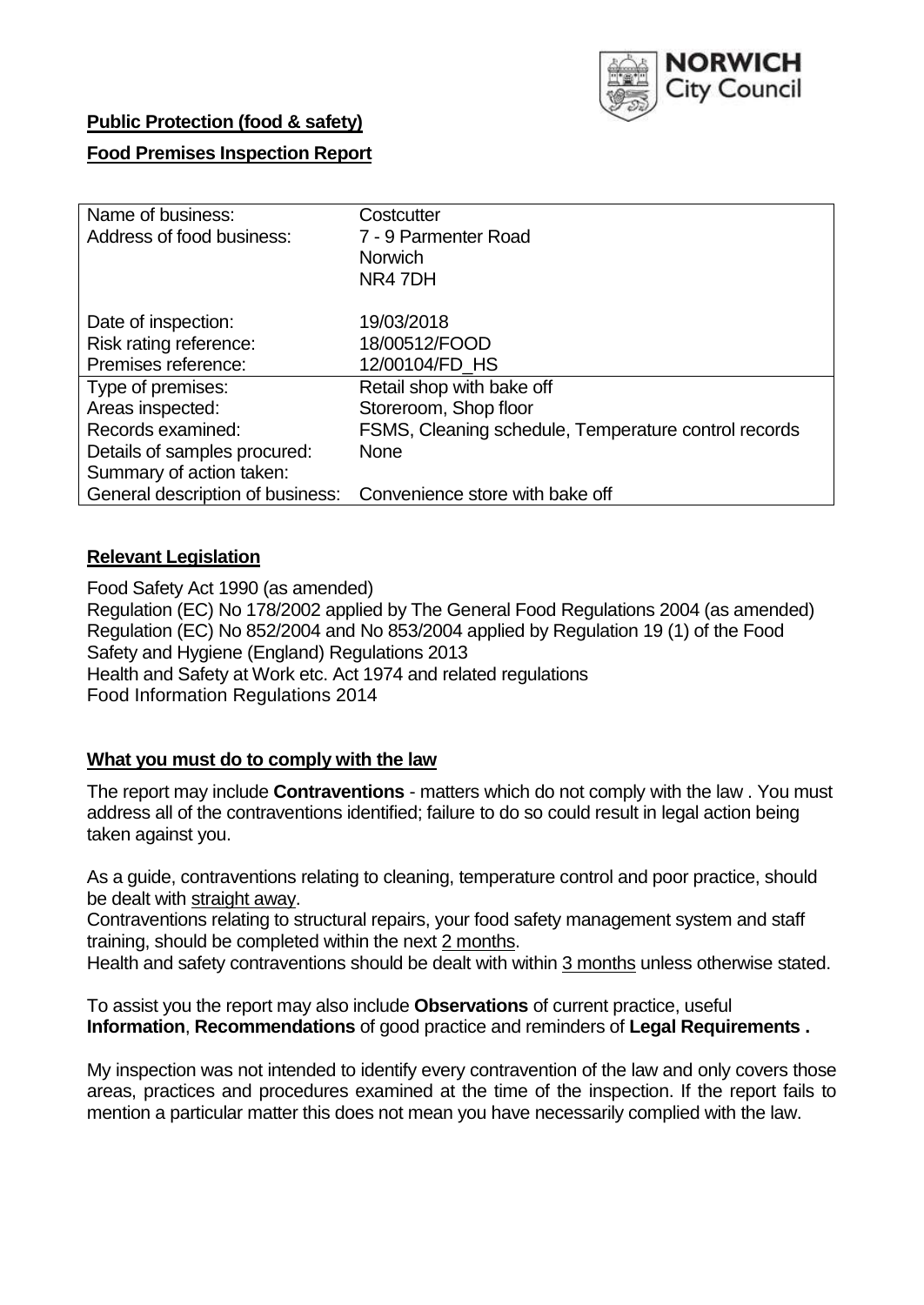# **FOOD SAFETY**

#### **How we calculate your Food Hygiene Rating:**

The food safety section has been divided into the three areas which you are scored against for the hygiene rating: 1. food hygiene and safety procedures, 2. structural requirements and 3. confidence in management/control procedures. Each section begins with a summary of what was observed and the score you have been given. Details of how these scores combine to produce your overall food hygiene rating are shown in the table.

| <b>Compliance Area</b>                     |          |    |           | <b>You Score</b> |                |    |           |    |          |  |  |
|--------------------------------------------|----------|----|-----------|------------------|----------------|----|-----------|----|----------|--|--|
| Food Hygiene and Safety                    |          |    |           | $\Omega$         | 5              | 10 | 15        | 20 | 25       |  |  |
| <b>Structure and Cleaning</b>              |          |    |           | $\Omega$         | 5              | 10 | 15        | 20 | 25       |  |  |
| Confidence in management & control systems |          |    |           | $\Omega$         | 5              | 10 | 15        | 20 | 30       |  |  |
|                                            |          |    |           |                  |                |    |           |    |          |  |  |
| <b>Your Total score</b>                    | $0 - 15$ | 20 | $25 - 30$ |                  | $35 - 40$      |    | $45 - 50$ |    | > 50     |  |  |
| <b>Your Worst score</b>                    | 5        | 10 | 10        |                  | 15             |    | 20        |    |          |  |  |
|                                            |          |    |           |                  |                |    |           |    |          |  |  |
| <b>Your Rating is</b>                      | 5        |    | 3         |                  | $\mathfrak{p}$ |    |           |    | $\Omega$ |  |  |

Your Food Hygiene Rating is 4 - a good standard

### **1. Food Hygiene and Safety**

Food hygiene standards are high. You demonstrated a very good standard of compliance with legal requirements. You have safe food handling practices and procedures and all the necessary control measures to prevent cross-contamination are in place. Some minor contraventions require your attention. **(Score 5)**

000040

#### Contamination risks

**Observation** I was pleased to see that contamination risks were controlled

#### Hand-washing

**Contravention** The following evidence indicated hand-washing was not suitably managed:

- there was no towel to the towel dispenser at the washing up sink
- there was no soap or towel to the wash hand basin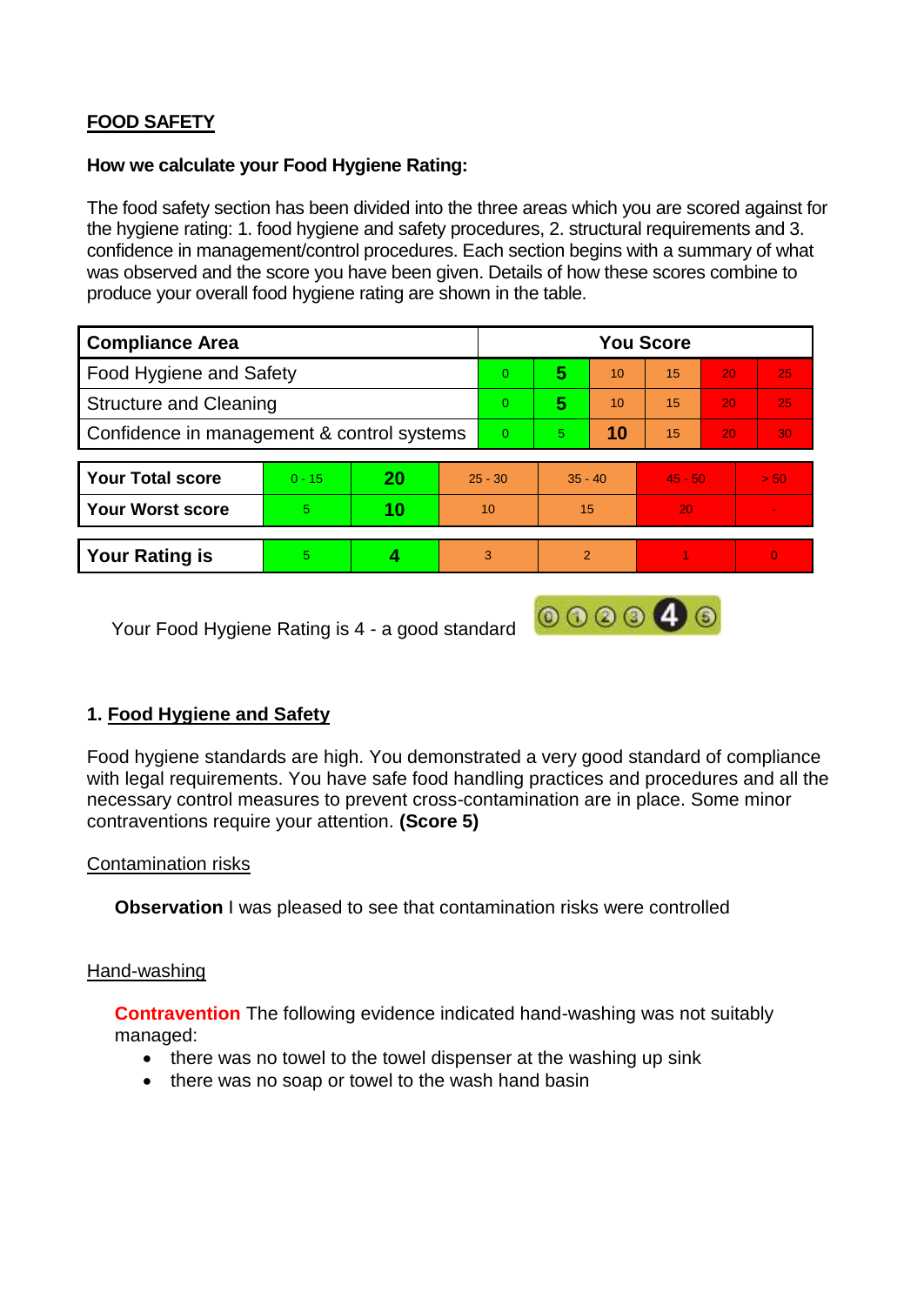#### Temperature Control

**Observation** I was pleased to see you were able to limit bacterial growth and/or survival by applying appropriate temperature controls at points critical to food safety and that you were diligently monitoring temperatures.

#### Poor Practices

**Observation** The following matters represented poor practice and if allowed to continue may cause food to become contaminated or lead to its deterioration

 11 x packets of Walkers square crisp, 25 x packets of Walkers cheese and onion crisp and 15 x packets of flamin hot monster munch grab bags were beyond their 'best before' date of 17/3

**Recommendation** The best before date is the date until which the manufacturer of the food guarantees the quality of the product. I recommend you do not sell food that is beyond the 'best before' date and you check your goods regularly to ensure efficient stock control

## **2. Structure and Cleaning**

The structure facilities and standard of cleaning and maintenance are all of a good standard and only minor repairs and/or improvements are required. Pest control and waste disposal provisions are adequate. The minor contraventions require your attention. **(Score 5)**

#### Cleaning of Structure

**Contravention** The following structural items were dirty and require more frequent and thorough cleaning:

- the flooring underneath the glass door ice cream freezer
- the wall next to the Zanussi freezer in the storeroom
- the flooring in the storeroom
- the flooring underneath the glass door freezers in the shop had food debris on it

### Cleaning of Equipment and Food Contact Surfaces

**Contravention** The following surfaces and equipment in contact with food were dirty and/or could not be cleaned and require cleaning or discarding:

- around the top of the glass lidded freezer in the storeroom
- around the top rim to the glass lidded blue freezer